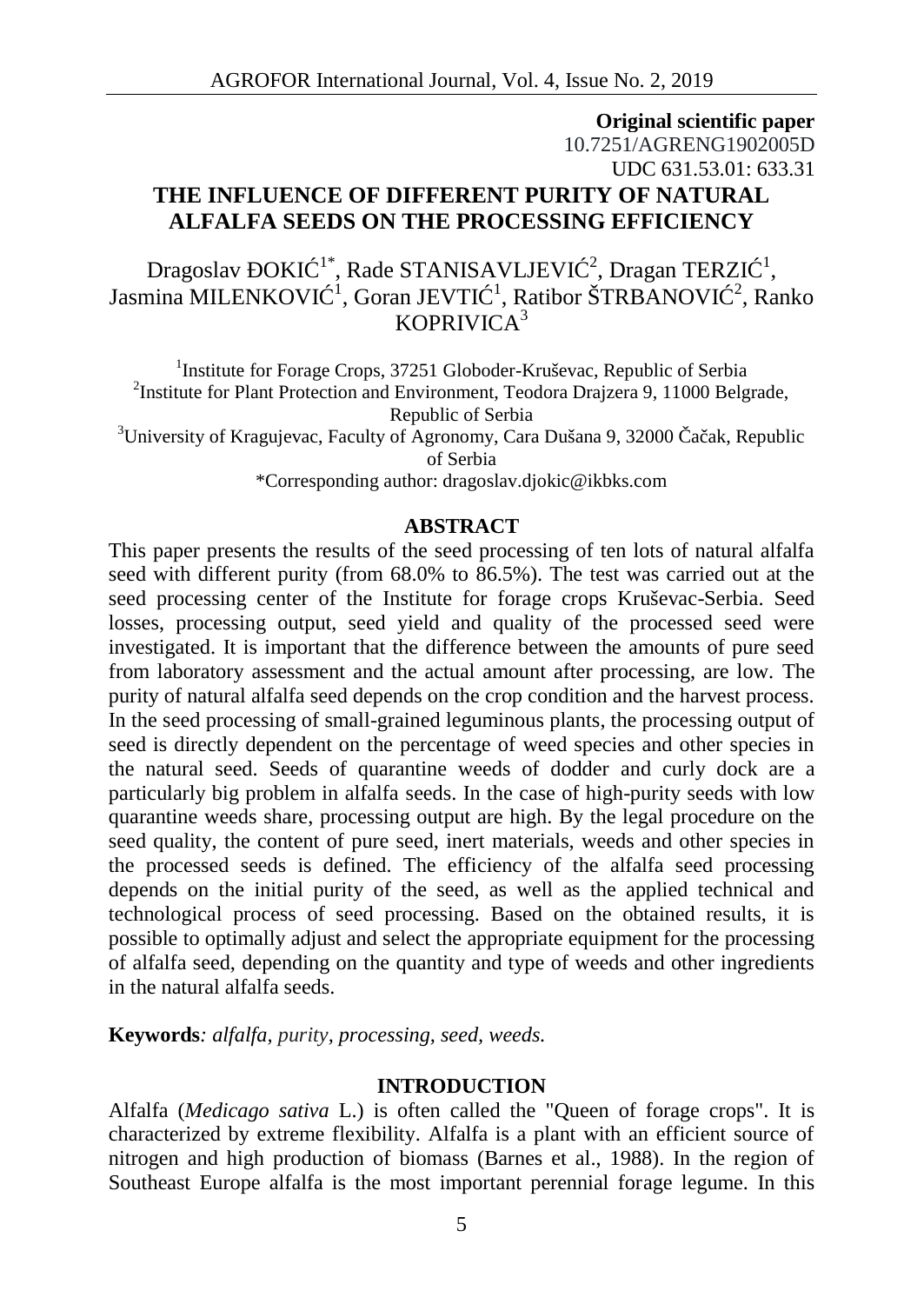region fodder is mainly dried after cutting and hay is used for animal nutrition (Knežević et al., 2014). Alfalfa requires neutral soil. In animal feed alfalfa can be used fresh or conserved as hay, haylage, silage, flour, pellets, and paste (Jakši et al., 2013; Jakši et al., 2017). Alfalfa is one of the best and most important forage species according the vitamin and mineral content (large amounts of pro-vitamin A, vitamins  $B_1, B_2, C, D, E, K$ ). There is about 20% crude proteins in dry matter of alfalfa (Vu kovi), 1999). Except to the forage, alfalfa is also used for the seed production. By cultivating alfalfa seed, with the appropriate technology it is possible to achieve high yields and very good financial effects ( $\alpha$ ki at al., 2015). Serbia's climate is judged to be moderately favorable for the production of seed legumes. The average yield of alfalfa and red clover seeds is about 250 kg ha<sup>-1</sup> (Karagi et al., 2010). In the modern production of plant species, one of the prerequisites for achieving high and stable yields, as well as for approaching the realization of maximum genetic yield potentials, is the use of high quality seeds (Mladenov and Miloševi, 2011). The purity of natural alfalfa seeds is different, which significantly affects the seed losses during the seed processing. The task of seed processing is to prepare the quality seed for sowing, with satisfied germination and sprouting ( $\alpha$ ki et al., 2012;  $\alpha$ ki et al., 2016). Seed processing is based on the physical characteristics of the seed and therefore it is necessary to carefully analyze all seed features and to do the appropriate adjustment of the equipment (Babi and Babi, 1998; Black et al., 2006; Copeland et al., 2004; oki, 2010; oki and Stanisavljevi, 2012).

In the seed crop of alfalfa, the most damaging quarantine weeds are dodder and curly dock. The dodder (*Cuscuta* spp.) can cause enormous damage especially if no suppression is done. It is one of the most dangerous and economically most damaging weeds ( $\mu$ turilo and Nikoli, 1986;  $\mu$ ki at al., 2004; Miladinovi, 2001).

The Law on Seeds of the Republic of Serbia defines the conditions and manner of production, processing, use, trade, import and testing of the quality of seeds of agricultural plants (Official Gazette of the Republic of Serbia, 45, 2005). The Rulebook on the Quality of Seeds of Agricultural Plants (Official Gazette of the SFRY, 47/1987), which is harmonized with international seed regulations (ISTA, 1999) defined the quality standard for the quality of seeds of alfalfa. According to this Rule, the alfalfa seed (*Medicago sativa* L.) must have a minimum seed purity of 95%, with 2% of seeds of other species, weeds not more than 0.5% (including dodder and curly dock), and up to 2.5% inert materials.

The aim of this study was to analyze the influence of different purity of alfalfa seed on the efficiency of seed processing. On the basis of the obtained results, it is possible to optimize the selection of the appropriate alfalfa seed processing equipment, depending on the quantity and type of weeds and other ingredients in the natural seed of the alfalfa.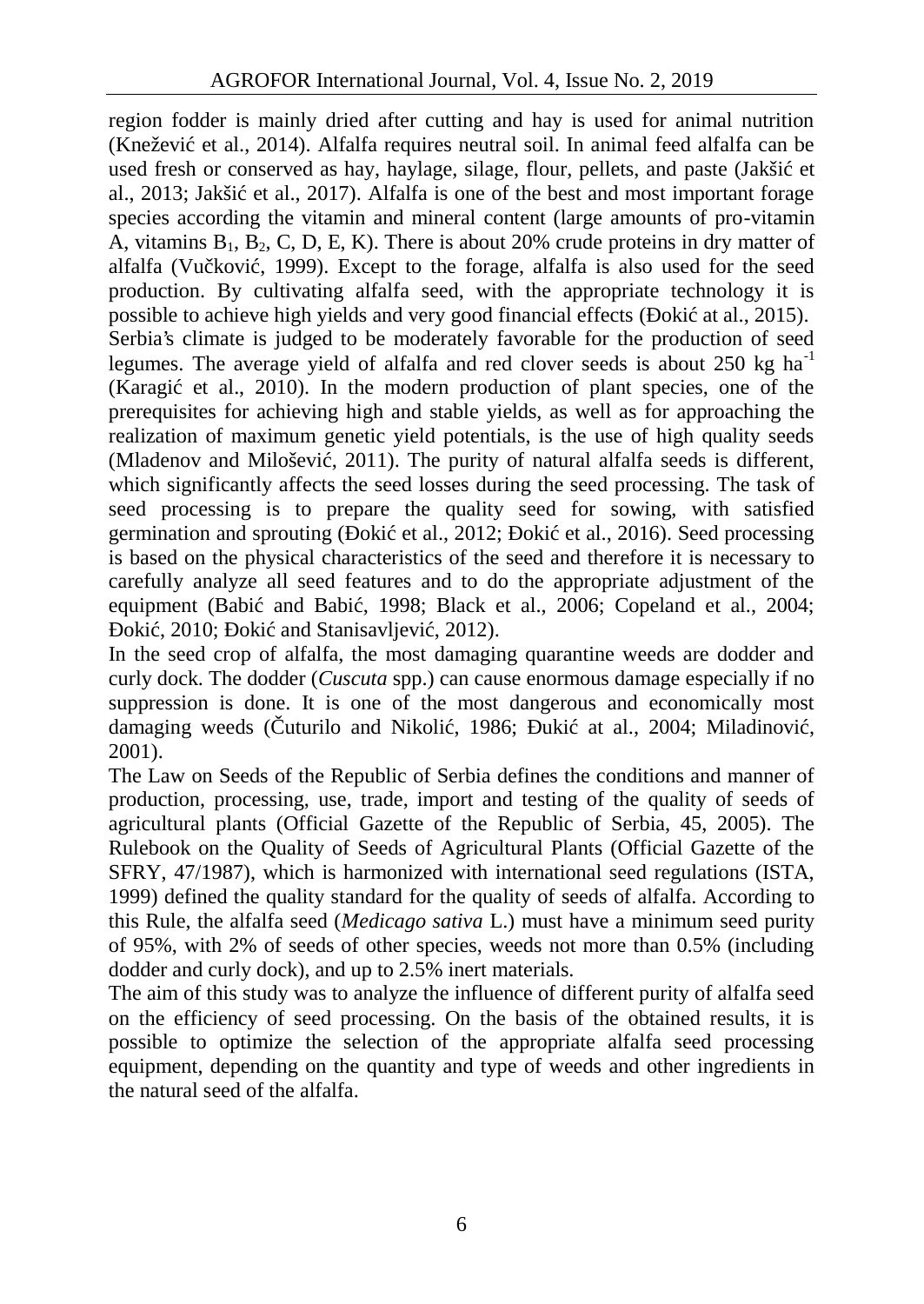### **MATERIAL AND METHODS**

The experiment was carried out at the processing center of the Institute for Forage Crops in Kruševac-Serbia. In three replications the ten lots of natural alfalfa seed with different purity was processed. The purity of natural alfalfa seed ranged from a minimum of 68% to a maximum of 86.5%. The processing equipment was Danish manufactures of Kongskilde and Damas, and magnetic separator type 4 of the German manufacturer Emceka Gompper.

To clean alfalfa seed favorable combination schedule screens on the machine for fine cleaning of seed was established. In the upper shaker shoe were located sieves and sieve with round holes of the following diameters: 2.75 mm; 2.5 mm; 2.25 mm; 2.0 mm; 2.0 mm and 1.9 mm. At the bottom of the shaker shoe was in the sieve with longitudinal-cut openings width: 1.3 mm; 1.2 mm; 1.1 mm; 0.6 mm; 0.5 mm and  $0.5$  mm.

In order to analyze the content of foreign matter in the seed, a laboratory lamp with light and precision electronic scale was used. Samples for analysis were weighing 5 g and 50 g. Measurement of the mass of the processed seed was carried out using electronic weighing range of up to 300 kg. In each of the repetitions by laboratory analysis, the following parameters were measured: quantity of pure seed (%), seed of other species (%), inert matter (%), weed (%), and amount of processed seed (kg). Processing output (%) and seed losses on processing equipment (%) were determined by calculation.

The obtained results were analyzed by variance analysis (ANOVA), and the significance of the mean difference was tested with the Tukey test. The statistical program Minitab 16.1.0 (statistics software package) was used for data processing.

# **RESULTS AND DISCUSSION**

The purity of the natural seed of the alfalfa of all ten seed lots is shown in Table 1. The presence of other plant species has not been established by analysis of the samples. The investigated natural alfalfa seed had a purity ranging from the lowest values of 68.0% in the seed lot I to the highest purity of 86.5% for the seed lot II. Seed lots II, VII, VIII, and X had higher purity of natural seed than lot I (Table 1). Inert substances are present in the form of harvest residues (stems, leaf, and other legumes), soil, sickly grain and damaged seed. The content of inert materials was from 12% for seeds of lot II to a maximum content of 27.2% for seed lot I. The presence of inert materials in alfalfa seed does not pose a greater problem in the process of finishing, except when there is a greater share of incomplete pods  $\mu$  oki, 2010). The content of weeds in the native alfalfa seed was 1.0% in the seed lot VII to 8.0% in lot VIII. From weeds in natural seed of alfalfa by analysis of samples, seeds of dodder were found in all seed lots, except for the lots I and VIII, where the seeds of dodder were not found. The largest number of dodder was 20 seeds (in a 5 g sample) in the lot II. The smallest number of dodder was 2 seeds (in a 5 g sample) in the lots IV and IX. In the analysis of the weed seed of the lot VII, seed of sorghum was found, and in the lot VIII seed of green foxtail was found.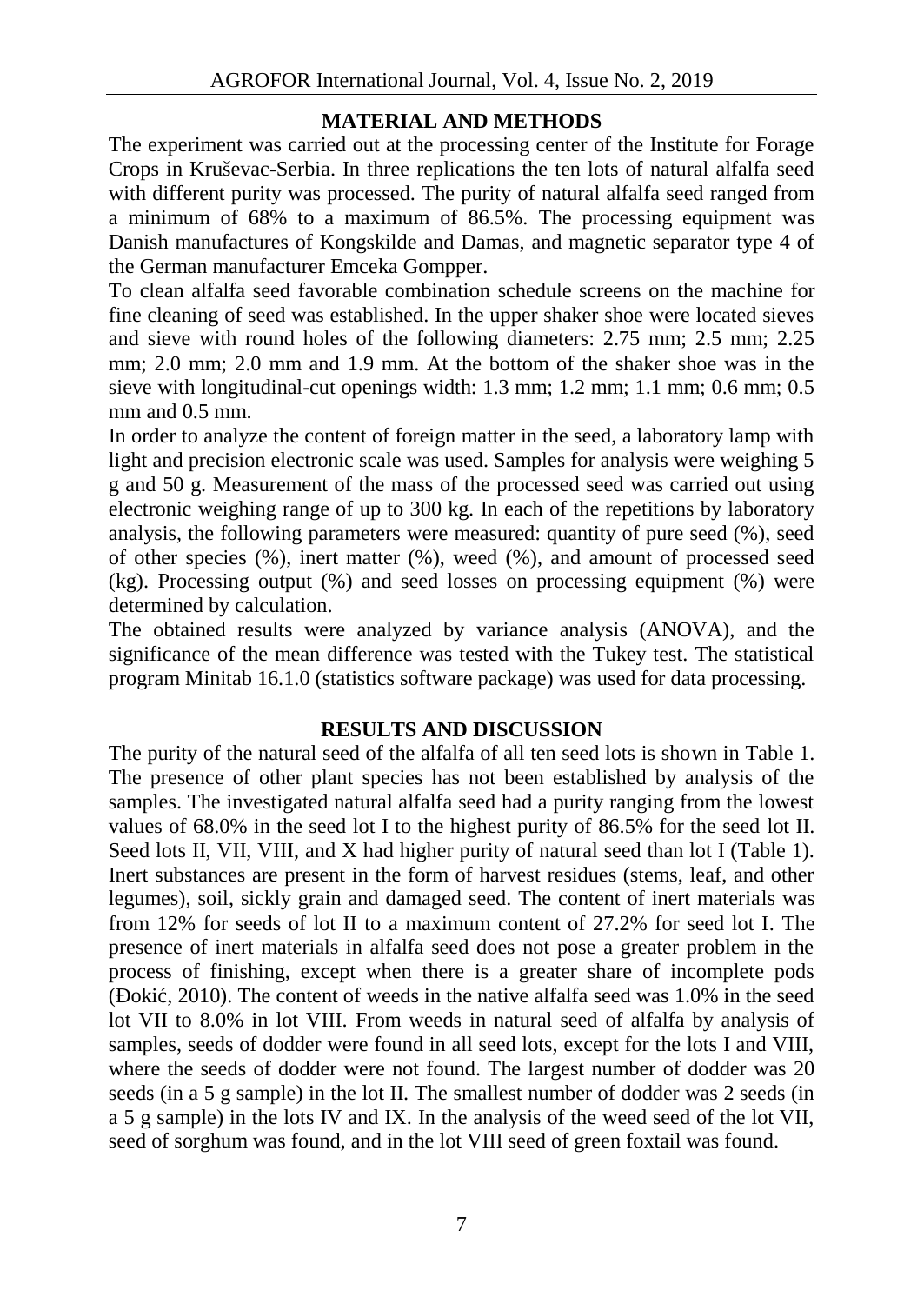| Table 1. The average partly of hataral amaria secus |                   |                            |                                       |                           |                                        |                           |                            |                   |                                       |                           |
|-----------------------------------------------------|-------------------|----------------------------|---------------------------------------|---------------------------|----------------------------------------|---------------------------|----------------------------|-------------------|---------------------------------------|---------------------------|
| $_{\rm Lot}$                                        |                   | П                          | Ш                                     | IV                        | V                                      | VI                        | VІІ                        | VIII              | IX                                    | X                         |
| Seed<br>structure                                   | $\%$              | $\frac{0}{0}$              | $\frac{0}{0}$                         | $\%$                      | $\%$                                   | $\frac{0}{0}$             | $\frac{0}{0}$              | $\%$              | $\%$                                  | $\%$                      |
| Pure seed                                           | 68.0 <sub>b</sub> | 86.5 a                     | 76.0 ab                               | 75.5 ab                   | 72.0ab                                 | 72.5 ab                   | 86.0 a                     | 78.0 a            | $76.0$ ab                             | 81.0 a                    |
| Other<br>species                                    |                   |                            |                                       |                           | ۰                                      |                           |                            |                   |                                       |                           |
| Inert<br>matter                                     | 27.2a             | 12.0 <sub>b</sub>          | 18.5 ab                               | $23.7$ ab                 | 23.4 ab                                | 26.0a                     | 13.0 <sub>b</sub>          | 14.0 <sub>b</sub> | 18.8 ab                               | 17ab                      |
| Weed                                                | 4.8 <sub>b</sub>  | 1.5c<br>dodder<br>$20/5$ g | 5.5 <sub>b</sub><br>dodder<br>$6/5$ g | 0.8c<br>dodder<br>$2/5$ g | 4.6 <sub>b</sub><br>dodder<br>$16/5$ g | 1.5c<br>dodder<br>$5/5$ g | 1.0c<br>dodder<br>$10/5$ g | 8.0 a             | 5.2 <sub>b</sub><br>dodder<br>$2/5$ g | 2 bc<br>dodder<br>$6/5$ g |
| Total                                               | 100               | 100                        | 100                                   | 100                       | 100                                    | 100                       | 100                        | 100               | 100                                   | 100                       |

Table 1. The average purity of natural alfalfa seeds

Tukey test statistical significance levels: p 0.05, differences in row marked in small letters a, b, c...

The natural seed is transported from the receiving bunker to the fine-cleaning machine type Alfa-4 by a system of bucket and belt conveyors. The alfalfa seed is transported to a large bunker for seed reception after processing on a fine-cleaning machine with bucket conveyors. From the hopper the seed is inserted into a mixer where, at a certain time and in a certain proportion, it is mixed with steel powder and water. Nutra Fine RS steel powder was used for mixing alfalfa seed. Magnetic separator serves for the separation of weed species, especially the seeds of the dodder. The purity of alfalfa seed after processing and passing through the equipment is shown in Table 2.

| Lot            |                          | П        | Ш                 | IV     | V                 | VI     | VII              | VIII             | IX      | X                |
|----------------|--------------------------|----------|-------------------|--------|-------------------|--------|------------------|------------------|---------|------------------|
| Seed structure | $\%$                     | $\%$     | $\frac{0}{0}$     | %      | $\%$              | $\%$   | $\%$             | $\frac{0}{0}$    | $\%$    | $\%$             |
| Pure seed      | 98.2 ab                  | 99.6 a l | 99.0 a            | 97.4 b | 98.2 ab           | 97.4 b | 98.4 ab          | 97.8 b           | 97.6 ab | 98.2 ab          |
| Other species  | $\overline{\phantom{a}}$ |          |                   |        | ٠                 | ۰      |                  | ٠                | ٠       |                  |
| Inert matter   | 1.8 <sub>b</sub>         | 0.4c     | 1.0 <sub>bc</sub> | 2.6a   | 1.0 <sub>bc</sub> | 2.6a   | 1.6 <sub>b</sub> | 1.8 <sub>b</sub> | 2.4a    | 1.8 <sub>b</sub> |
| Weed           | $\overline{\phantom{a}}$ | -        |                   | ٠      | 0.8               | ۰      | ۰                | 0.4              |         | ۰.               |
| Total          | 100                      | 100      | 100               | 100    | 100               | 100    | 100              | 100              | 100     | 100              |

Table 2. The average purity of processed alfalfa seeds

Tukey test statistical significance levels:  $p = 0.05$ , differences in row marked in small letters a, b, c...

After the seed processing the purity of all ten seed lots was high and ranged from the lowest values of 97.4% in the seeds of the lots IV and VI to the highest values of 99.6% in the lot II. Seed lots II and III also achieved a statistically significant  $(p<sub>0.05</sub>)$  purity compared with lots V and VIII (Tab. 2). The content of inert matters ranged from the lowest value of 1% for seeds lot V, up to a maximum of 2.6% for seed lots IV and VI. A detailed analysis of the processed seeds in the lot I founded 2 seeds of orchard grass (*Dactylis glomerata* L.) in 50 g sample. In the seed lot II (50 g sample), there were 3 seeds of pigweed (*Amaranthus retroflexus*).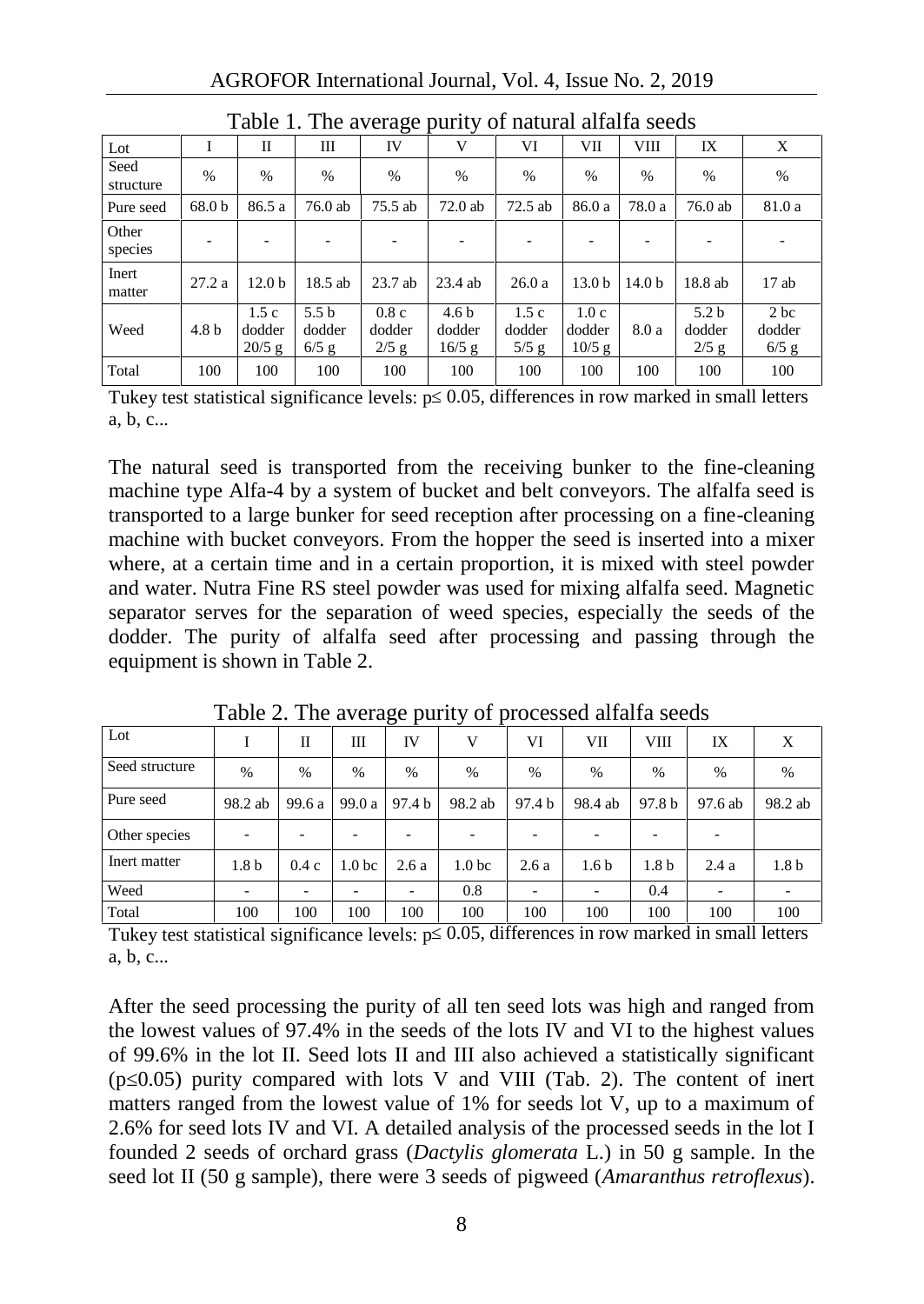In the lot III, there were 2 seeds of curly dock (*Rumex* spp.), 9 seeds of chamomile (*Matricaria chamomilla*), 1 seed of green foxtail (*Setaria* spp*.),* and 1 seed of Sudanese grass (*Sorghum sudanense* Pers.). In the lot IV, there were 4 seeds of curly dock (*Rumex* spp.). The sample of seed lot VI had 3 seeds of red clover (*Trifolium pratense* L.), 3 seeds of pigweed (*Amaranthus retroflexus*) and 2 seeds of foxtail (*Setaria* spp.). Part VII was in the sample with 1 wild carrot seed (*Daucus* spp.), 5 seeds of foxtail (*Setaria* spp.), 1 seed of pigweed (*Amaranthus retroflexus*) and 3 seeds of red clover (*Trifolium pratense* L.). In the seed sample of lot X (50 g sample) there were 1 seeds of curly dock (*Rumex* spp.) and sorghum (*Sorghum* spp.) in traces.

At the end of the seed processing the amount of processed seed was measured. The quantities of natural seed of the alfalfa of all ten lots at the beginning of the seed processing and the amount of processed seeds at the end of the seed processing are shown in Table 3. Also, processing output and seed losses are shown in Table 3. Amount of the natural and recovered seed of lot X was significantly higher (p 0.05) than in the other lots. Processing output in the lot VII was significantly higher than in the other lots (p $(0.05)$ , but not statistically significant than in the lots II and X. Seed losses were significantly higher for lots V and IX (Table 3).

| Seed                        | Lot    |                  |                   |                   |        |                   |                   |        |         |                   |  |
|-----------------------------|--------|------------------|-------------------|-------------------|--------|-------------------|-------------------|--------|---------|-------------------|--|
| structure                   |        | Н                | Ш                 | IV                |        | VI                | VII               | VШ     | IX      | X                 |  |
| Natural<br>seed $(kg)$      | 794 e  | 1260 de          | 990 ef            | 1412 d            | 660 e  | 1107 e            | $2025$ bc         | 1900 с | 2250 b  | 8000 a            |  |
| Processed<br>seed $(kg)$    | 520 bc | 900 <sub>b</sub> | 690 bc            | 970 b             | 343c   | 760 bc            | 1633 b            | 1300 b | 1300 b  | 5896 a            |  |
| Processing<br>output $(\%)$ | 65.5 b | 71.4 ab          | 69.7 <sub>b</sub> | 68.7 b            | 51.9 b | 68.6 <sub>b</sub> | 80.6 a            | 68.4 b | 57.7 ab | 73.7<br>ab        |  |
| Losses $(\%)$               | 3.7d   | 17.4 b           | 8.3 ce            | 9.0 <sub>dc</sub> | 27.8a  | 5.3 dc            | 6.2 <sub>dc</sub> | 12.3c  | 23.9a   | 9.0 <sub>dc</sub> |  |

Table 3. Amounts of proceseed alfalfa seeds on processing machines

Tukey test statistical significance levels:  $p \quad 0.05$ , differences in row marked in small letters a, b, c...

By analyzing the results obtained after the alfalfa seed processing it was noted that the processing output was different. It ranged from at least 51.9% of seed lot V, while the highest was in seed lot VII (80.6%). Seed lot VII also had a high initial purity of natural seed of 80.0%. Seed losses were also varied and ranged from the lowest loss of 3.7% for seeds of lot I to the highest seed losses lot V (27.3%). High seed losses were also in the seed lot IX (23.9%).

# **CONCLUSION**

By seed processing on a magnetic separator, using steel powder and water, high purity and quality seed was obtained. After the seed processing of ten lots of natural alfalfa seed, seed purity was high and ranged from 97.4% in the seeds of the IV and VI lots to 99.6% in the seeds of lot II. The content of inert substances was from the lowest value of 1% for seeds of lot V, up to a maximum of 2.6% for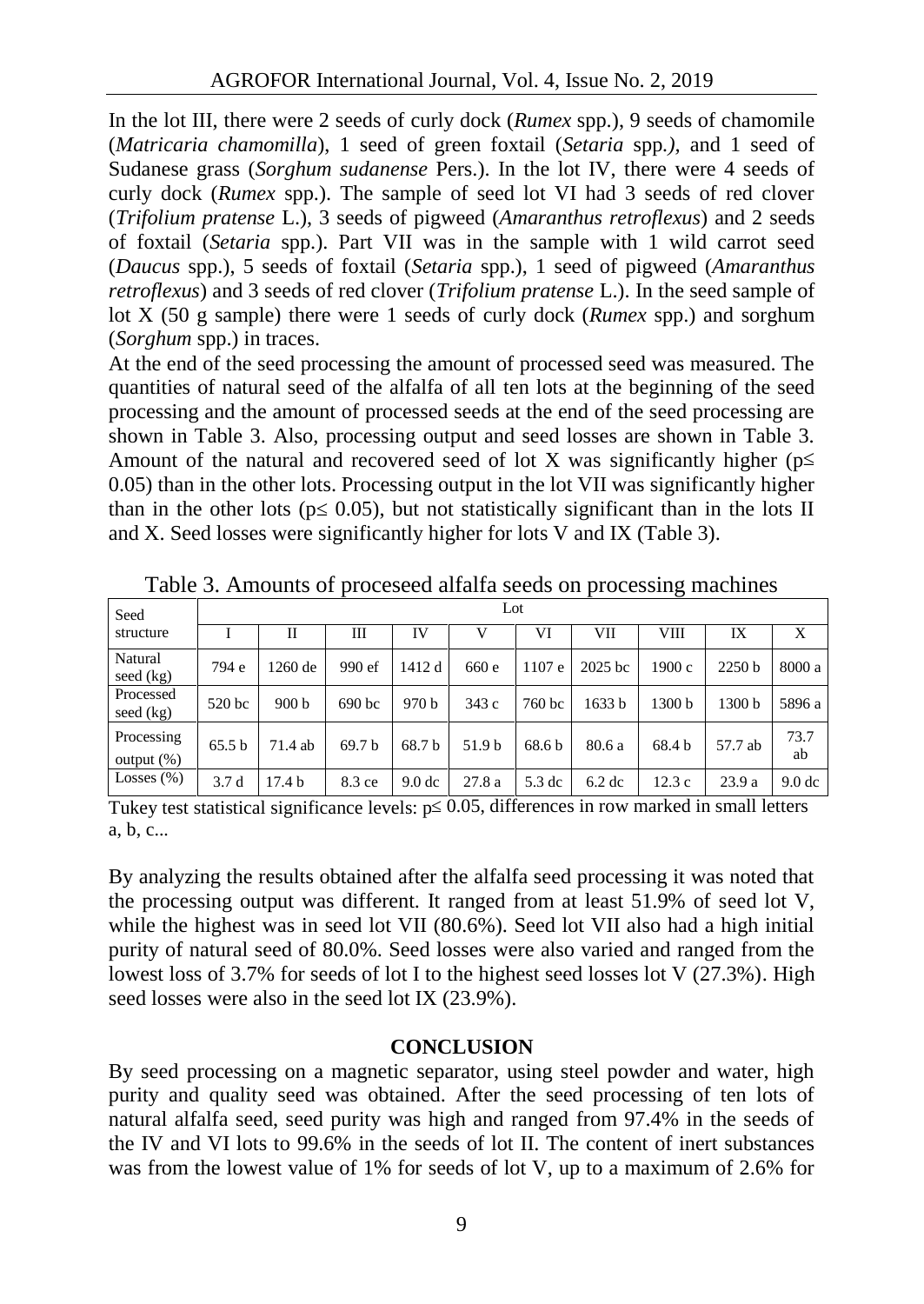seeds of lots IV and VI. Seed losses were varied and ranged from the lowest losses of 3.7% for seeds of lot I to the largest losses in lot V and amounted to 27.3%. Significant seed losses were also found in lot IX and amounted to 23.9%. Processing output had the lowest value in the seed lot V (51.9%), up to the largest in seed lot VII (80.6%).

### **ACKNOWLEDGMENT**

This study was supported by the Ministry of Education, Science and Technological Development of the Republic of Serbia, Project No TR – 31057.

#### **REFERENCES**

- Babi, M., Babi Lj. (1998). Uticaj osnovnih fizi kih osobina semena pšenice na karakteristike strujanja vazduha. Selekcija i semenarstvo, 5(3-4): 29-32. (The influence of the basic physical properties of wheat seed to the characteristics of the airflow. Plant Breeding and Seed Production, 5(3-4): pp. 29-32).
- Barnes, K., D., Goplen, B., P., Baylor, J., E., (1988). Alfalfa and Alfalfa Improvement. Highlights in the USA and Canada, ch. 1, 1-24. ASA, CSSA, SSSA. Medison, Wisconsin, USA.
- Black M., Bewley J., Halmer P. (2006). The Encyclopedia of Seeds Science, technology and uses. Wallingford, UK.
- Copeland, Lawrence O., McDonald, Miller, (2004). Seed Drying. Seed Science and Technology, Norwell, Massachusetts, pp. 268– 276.
	- uturilo S., Nikoli B. (1986). Korovi lucerke i njihovo suzbijanje. Beograd, Nolit. (Alfalfa weeds and their suppression. Belgrade, Nolit).
	- oki D. (2010). Primena razli itih tehni ko-tehnoloških sistema u doradi semena lucerke. Doktorska disertacija, Univerzitet u Beogradu. Poljoprivredni fakultet, Beograd. (Application of diverse technological systems in the alfalfa seed processing. Doctoral dissertation, University of Belgrade. Faculty of Agriculture, Belgrade).
	- oki D., Stanisavljevi R. (2012). Possibility of Improving Seed Processing of Red Clover (*Trifolium pratense* L.) and Alfalfa (*Medicago sativa* L.). Book of the proceedings International Conference on BioScience: Biotechnology and Biodiversity – Step in the Future – The Forth Joint UNS – PSU Conference, June 18-20, Novi Sad, Serbia, pp. 135-148.
	- oki D., Stanisavljevi R., Terzi D., Milenkovi J., Radivojevi G., Koprivica R., Štrbanovi R. (2015). Efficiency of alfalfa seed processing with different seed purity. Journal on Processing and Energy in Agriculture, 19(3), pp. 166- 168.
	- oki D., Stanisavljevi R., Terzi, D., Milenkovi, J., Lugi, Z., Radivojevi, G., Barać S. (2016). Kvantitativni i kvalitativni pokazatelji efikasnosti dorada semena lucerke. XXI Savetovanje o biotehnologiji sa me unarodnim u ešem. a ak, 11-12 mart. Zbornik nau nih radova, Vol. 21(23), 105 - 110. (Quantitative and qualitative indicators of efficiency processing of alfalfa. XXI